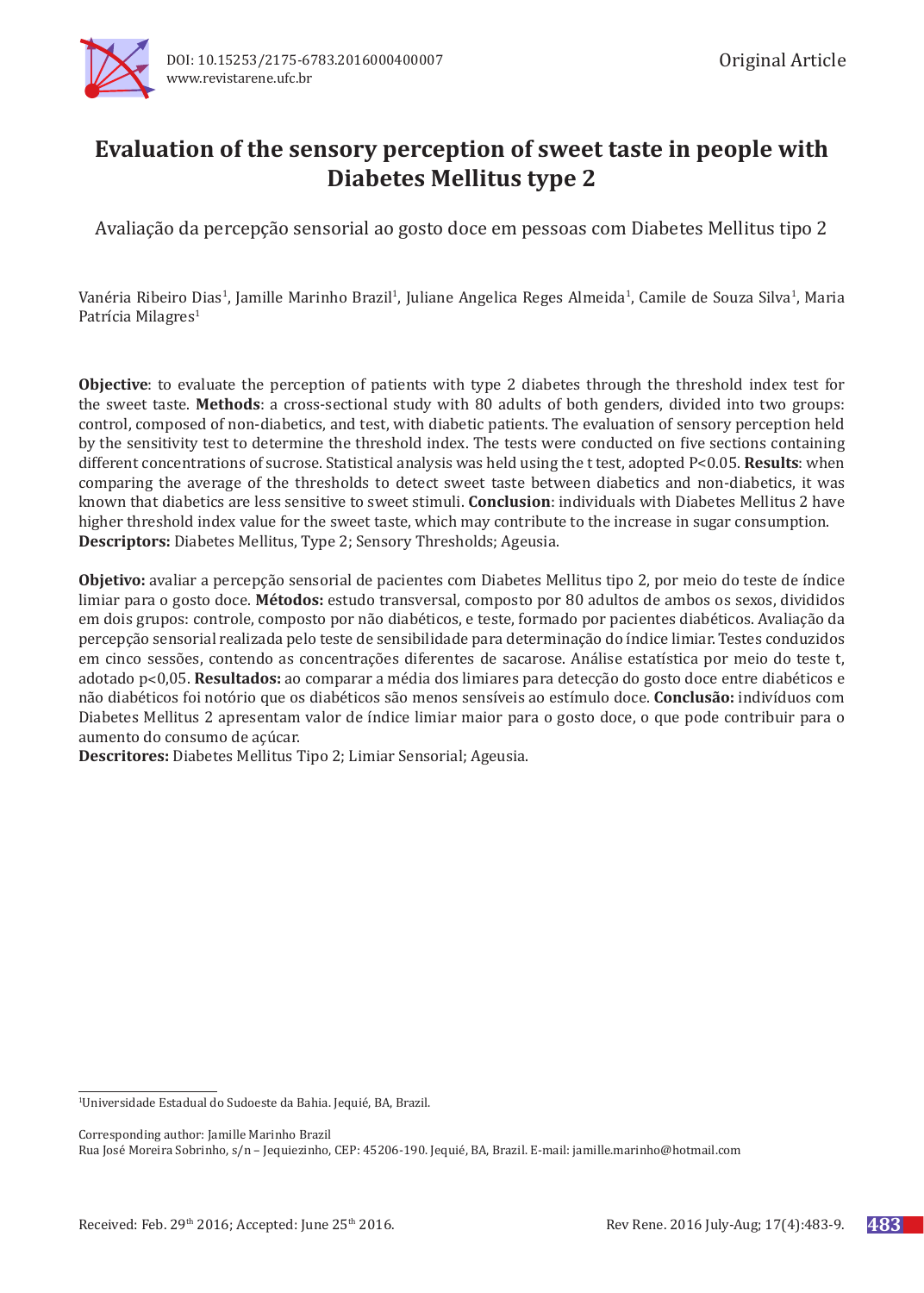# **Introduction**

The taste plays an important role in the people´s security and quality of life, as the loss or impairment of gustatory function creates an environment to domestic accidents, such as the risk of food poisoning by eating spoiled food $(1)$ . Also, the taste influence on the food choices, allowing the individual to choose the food he likes most from the sensory characteristics provided by the substances contained in  $it^{(2)}$ .

In this perspective, taste sensitivity impairment may lead to the need of the individual ingest greater quantities of substances for the perception of taste, contributing to increasing the sodium and sugar intake. The exacerbated consumption of these nutrients can contribute to the development or worse the diseases such as hypertension and diabetes mellitus type  $2^{(3)}$ .

Furthermore, studies that correlate the taste perception in food choice are key to understanding factors related to the anatomy and physiology of taste, and to hormonal modulation and genetic variation involved in this process. In this context, understanding factors related to taste perception, allows evaluating the feeding behavior of chronic patients<sup>(4)</sup>.

Thus, the perception of taste occurs in the taste buds, primary sensory cells responsible for taste. These cells can recognize the basic tastes: sweet, sour, salty, bitter and umami. The response caused by Sweet stimuli are associated with specific membrane receptors, mediated by messengers, adenosine 3',5'-cyclic monophosphate and inositol triphosphate<sup>(5)</sup>.

Sensory analysis is a widely used tool to evaluate the gustatory system because it allows the individual to understand, identify and/or distinguish qualitatively and/or quantitatively one or more stimuli received. Among the sensitivity of tests used, the electrogustometry and the whole mouth stimulation test can be highlighted $(6)$ .

The electrogustometry is based on the weak

electrical stimulation and reliable method for measuring taste in a high concentration. However, it has the limitation to evaluate the bitter taste<sup>(7)</sup>. In turn, the stimulation of mouth allows extensive contact with gustatory stimulation buttons present in the buds located on the surface of the tongue and the palate mucosa and, in smaller numbers, in throat  $area<sup>(8)</sup>$ 

The threshold index method for the whole mouth stimulation technique has been used on a large scale. In this method, the basic taste thresholds detection are determined on the sessions, in which three samples are provided to the participant (two are water, and one is the solution containing the taste), being asked to identify the different, passing the sample through the mouth. In each session, the stimulus concentration is increased. Thus, the session is determined when the individual began to detect the stimulus. Thus, the threshold detection is the minimum concentration of a substance that the evaluator can identify a different feel pattern<sup>(9)</sup>.

In this context, researchers have used the threshold index test for studies on eating habits, attitudes, and diseases related to taste sensitivity for a given substance $(10-11)$ . A study conducted to determine the threshold detection in cancer patients treated with chemotherapy concluded that they have lower threshold detection rates than the control  $group<sup>(10)</sup>$ . Research using the threshold index test in hospitalized patients found that the mortality rate is higher in people less sensitive to tastes $(12)$ . Another study of alcoholics found that alcohol consumption may decrease the salty and sweet taste sensitivity $(13)$ .

Thus, it is noted that some diseases and lifestyle contribute to the development of disorders in taste, such as Diabetes Mellitus type 2, liver diseases, tumors and alcohol use. Furthermore, the use of drugs, head trauma, upper respiratory tract infections and exposure to toxic substances significantly influence to the taste  $loss^{(5,11)}$ .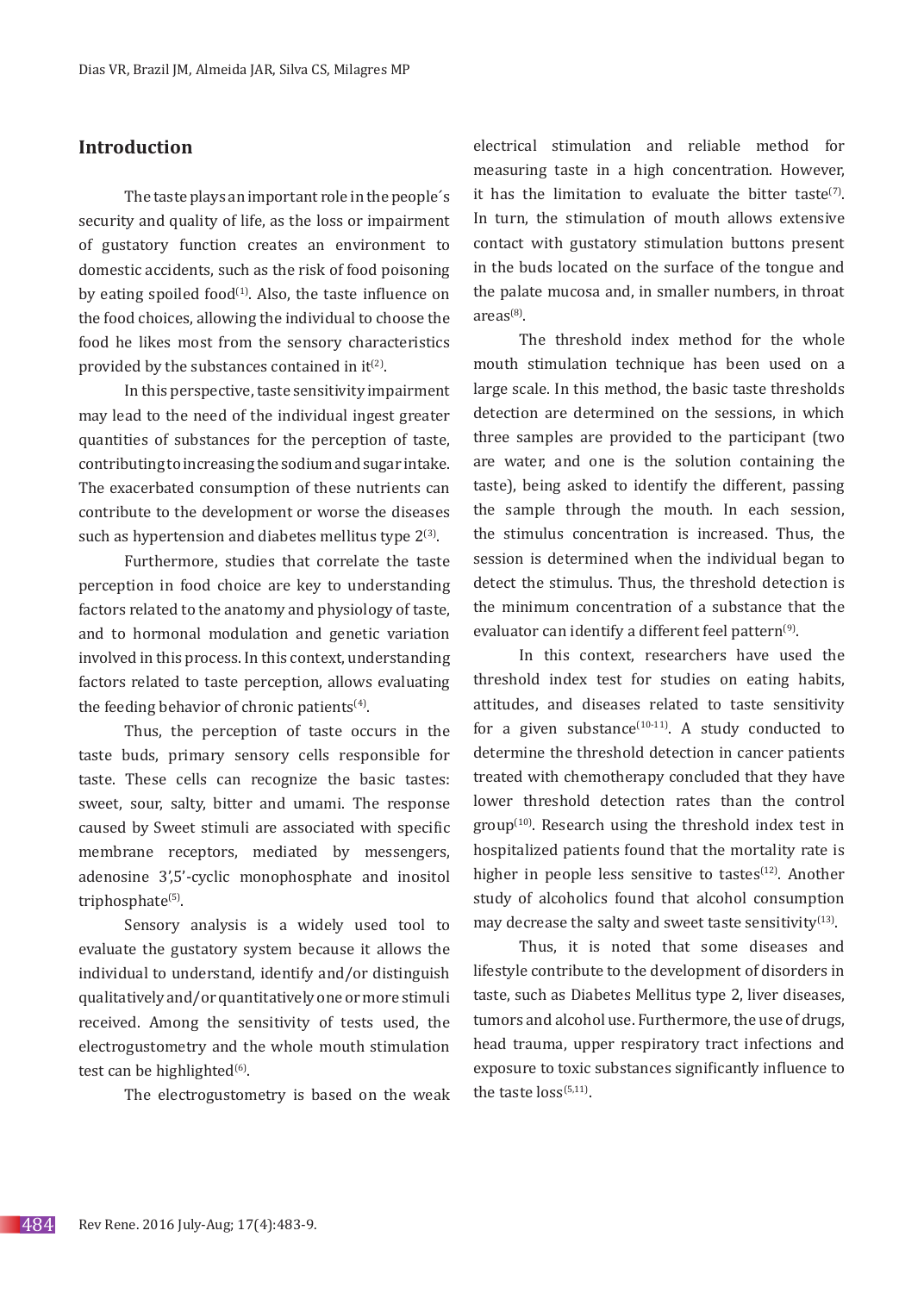In patients with diabetes, the increase in glucose levels can produce an inadequate response to the perception of sweet taste, and bring micro and macrovascular complications $(14)$ . Thus, lifestyle change is important to maintain adequate levels of plasma glucose, such as the consumption of healthy food, loss and/or weight control and physical activity $(15)$ .

The food choice is influenced by several factors, highlighting the sensory characteristics of the food such as taste. The altered taste sensitivity may interfere with the perception of sweet taste, contributing to the increase in sugar intake. The exposure to high amounts of this nutrient contributes to the development and worsening of diabetes. Therefore, it is emphasized the importance of studying the taste sensitivity in patients with Diabetes Mellitus type 2, since studies show that there is a reduction in salivary flow in diabetic patients<sup> $(15-16)$ </sup> interfering with the taste sensitivity. However, there are few studies involving these individuals and the threshold index detection for a sweet taste.

Highlighting that control sugar consumption is essential for the treatment, control, and prevention of comorbidities in diabetic patients, and that changes in the threshold index can change this control, the aim of this study was to evaluate the perception of patients with Diabetes mellitus type 2 by the threshold index test for sweet taste.

#### **Methods**

It is a cross-sectional study with a convenience sample, consisted of 80 volunteers of both genders, aged 20 to 59 years old, divided into two groups: control and test.

The control group had 40 non-diabetic individuals, students, teachers and employees of a State University, who were invited to participate in the research. The test group had 40 patients diagnosed with Diabetes Mellitus Type 2, patients of two health centers. The number of participants is by the provisions of the Brazilian Association of Technical and Standards<sup>(17)</sup>.

People with a dental prosthesis and or complications in the oral cavity, people who had drunk alcohol in the last 24 hours, smokers, elderly people, and individuals with a cold or flu, or with something that could influence the perception of taste were excluded. Data collection was conducted from August to November 2014 in the city of Jequié, Bahia, Brazil.

The sensitivity test was performed to evaluate the perception of the participants, determining the threshold index detection to sweet taste. For this, the methodology described in the Brazilian Standard $(17)$ and International Organization for Standardization was used $(18)$ 

The quick method of determining threshold index test was used, where each evaluator conducted a series of five sensory tests of type 3-Alternative Forced Choice for a sweet taste. The samples were submitted to continuous and triangular way, in a monodic form, following increasing intensity of sucrose concentration, the concentrations being used in 0.5; 1.0; 2.0; 4.0 and 8.0 grams of sucrose to one liter of water.

In each type 3-Alternative Forced Choice, the evaluator received three coded samples with threedigit random numbers, being two control samples (only mineral water) and one test sample (sucrose at a certain concentration).

The evaluators were asked to identify the sample who thought different, through an evaluation form. They were instructed to taste the samples from left to right, and then write the code sample in the form and circle the sample code that thought different.

Evaluators were located in individual cabins and instructed to rinse the mouth between each session to clean the taste buds. Moreover, a disposable cup for disposal of the solutions was available if they do not ingest the samples.

485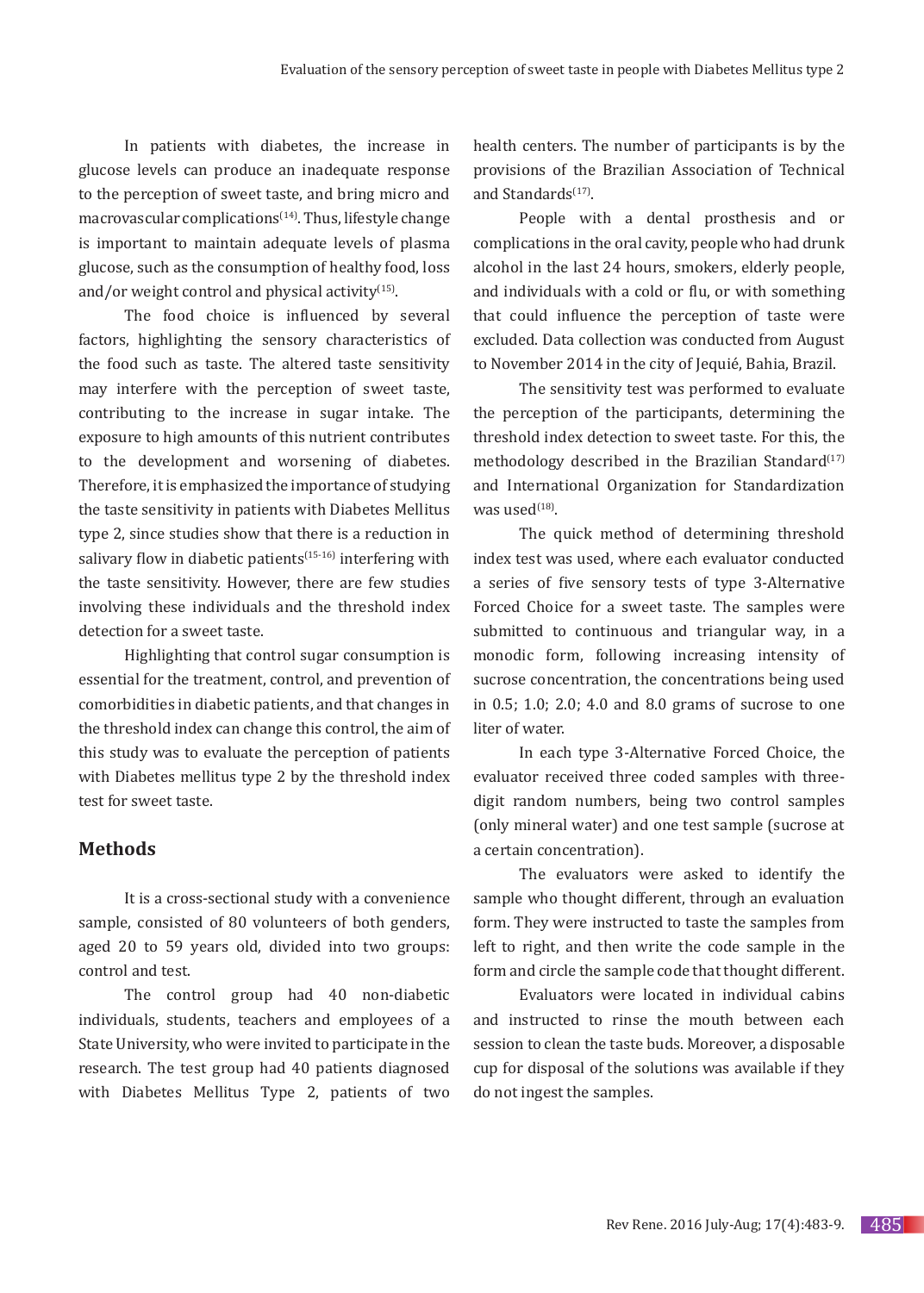The samples were given at room temperature in disposable cups with a capacity of 50 ml. The taste sensitivity test was performed in five sessions, containing the concentrations of sucrose in 0.5; 1.0; 2.0; 4.0 and 8.0 grams (g)/liters (L), prepared according to the geometric series, recommended by the International Organization for Standardization $(17)$ .

The standard samples in the concentrations above were prepared at the State University of Food Technology Laboratory of Southwest Bahia, using mineral water and sucrose as a solute, measured by analytical scale SHIMADZU AUW220D and then the samples were stored in containers at room temperature.

The tests results analysis was carried out from each participant threshold. The data were tabulated, following the application of Equation 1 to determine the individual threshold for each evaluator.

Equation 1 determining the individual threshold considered that  $C_0$  is the highest concentration detected/recognized by the evaluator  $i$  and  $C_{+}$  is the lowest concentration detected/recognized by a particular evaluator i, then for this evaluator, the individual threshold is given by equation 2.

After determining the individual thresholds for each participant, Equation 3 was applied for obtaining the two groups threshold calculating the geometric mean of the L<sub>i</sub>values. Thus, for a group of 40 evaluators, the threshold index is given by equation 4.

For the statistical analysis, the Statistical Package for the Social Sciences, version 21.0 was performed. The t-test  $(p<0.05)$  was used to compare the threshold for the sweet taste of the control group and the sweet test of the tasting group.

The study complied with the formal requirements contained in the national and international regulatory standards of research involving human beings.

# **Results**

The study population ranged between 20 and 59 years old, 70.0% of the control group participants (n=28) were female, and the other 30.0% were male  $(n=12)$ . In the test group, there were 67.5% women (n=27) and 32.5% were male (n=13).

According to the results of the in threshold index test, sessions 1  $(0.5g/L)$ , 2  $(1.0g/L)$  and 3  $(2.0g/L)$ , respectively can be seen that only 3.0% (n=1), 13.0%  $(n=5)$ , and 40.0%  $(n=16)$  of the test group detected sweet taste stimuli. However, 20.0% (n=8) 35.0%  $(n=14)$  and 63.0%  $(n=25)$  of the control participants (n=8) detected the stimulus in the corresponding sessions.

In sections  $4 \left(4.0 \frac{g}{L}\right)$  and  $5 \left(8.0 \frac{g}{L}\right)$ , it was noted the increase in the number of the control group individuals who identified sweet taste stimuli, being 68.0% (n=27) in section 4 and 90.0% (n=36) in section 5. When comparing the results obtained in the test group and the control group in these sessions, there was a difference between groups to detect the sweet taste, since, in the sessions  $4$  and  $5$ ,  $100.0\%$  (n=40) of the control group identified the stimulus.

Through the rapid method, the values found in the sessions allow to observe that the taste sensitivity to the sweet taste of nondiabetic is smaller in solute detected in a growing number of solutions presented than in the diabetic people.

When performing the calculation using the individual thresholds by the geometric mean of the highest concentration not detected and the lower concentration detected in diabetics and non-diabetics, it is possible to identify the average detection thresholds for sweet taste, being 1,35g/L for the test group and 2.48 g/L for the control group.

When comparing the average of the thresholds to detect sweet taste among non-diabetic patients and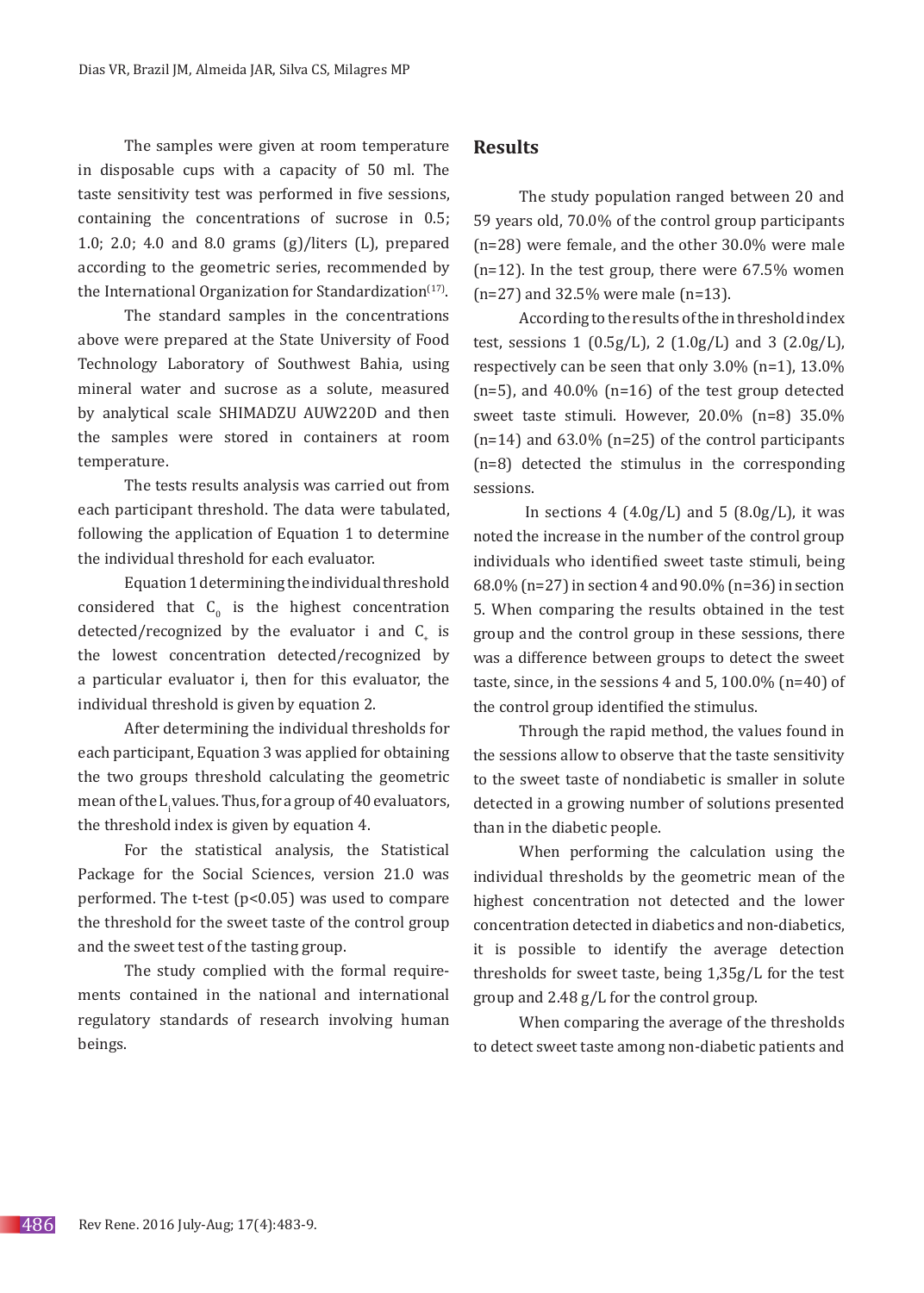in those with type 2 diabetes, there was a statistically significant difference ( $p \le 0.05$ ). Thus, the diabetic group is less sensitive to sweet stimuli, with higher threshold index value.

# **Discussion**

In this study, it was observed that the average thresholds to detect sweet taste were higher for diabetic patients ( $p<0.05$ ). Thus, the results showed a decrease or loss of sensitivity to sweet taste for diabetic patients with the threshold index, compared to the control group.

The reduction and or loss of sensitivity to sweet taste can contribute to an increase in the intake of refined carbohydrates because this dysfunction may lead to higher consumption of sugar $(19)$ . This fact is a risk factor for diabetics because the higher intake of sugar, the greater the increase in blood glucose.

The loss of taste perception in individuals with type 2 Diabetes Mellitus is related to hyposalivation, xerostomia and low production of taste protein. Furthermore, the deficiency or absence of taste interferes in salivation and maturation of the taste buds, causing changes in the perception of taste<sup>(3)</sup>. One of the limitations of the study was the use of only a primary taste, instead of the five tastes.

The mouth threshold index evaluation technique was efficient to evaluate the taste sensitivity in diabetic patients since the results of this study show that the average threshold to detect the sweet taste in non-diabetic individuals is lower when compared to diabetic individuals. These results corroborated with another study with a control group, pre-diabetic and diabetic patients, where it was observed that the average thresholds to detect sweet taste were different between the groups. The control group had a lower mean than the pre-diabetic and finally the diabetic individual $(19)$ .

The loss of taste sensitivity may hinder to control sugar intake in the patient since he may think that he is consuming food with low sugar by feeling a little sweetness, but in fact, this feeling is related to the low sensitivity of the patient. This reported situation may even hinder the work of health professionals in the assessment and treatment of patients. Thus, it is suggested the use of gustatory sensitivity testing by health professionals as a way to evaluate the clinical and laboratory status of the affected patient of Diabetes Mellitus Type 2.

By being a disease that, at times, is asymptomatic, the clinical and laboratory evaluation is relevant to identify the actual pathological condition of the patient to contribute to a more suitable treatment. Thus, evaluation of taste sensitivity may be a new tool for the control of the clinical status of patients with Diabetes Mellitus type 2.

Identifying the loss of taste sensitivity in patients with type 2 Diabetes, the development of studies are necessary to minimize or eliminate this clinical condition. In this sense, physiology studies of taste tissues are highlighted, such as receptors. The T1R2/T1R3 receptor is responsible for the sweet taste perception, being the regulator of several metabolic processes, such as macronutrients ingested in the diet. This fact contributes to the treatment and maintenance of metabolic disorders such as  $diabetes<sup>(20)</sup>$ .

#### **Conclusion**

The threshold index to detect the sweet taste is higher in people with Diabetes Mellitus type 2 compared with non-diabetic individuals. Therefore, diabetic patients have lower sensitivity to sweet taste, requiring higher sucrose concentrations to identify the sweetness of food and beverages.

Therefore, the loss of sensitivity to sweet taste in diabetics may contribute to intake food with high sugar concentration, being a risk factor for the worsening of the disease. However, it is necessary to develop new studies on the subject to intervening in improving sensitivity to sweet taste and consequently favor choices and healthier eating habits.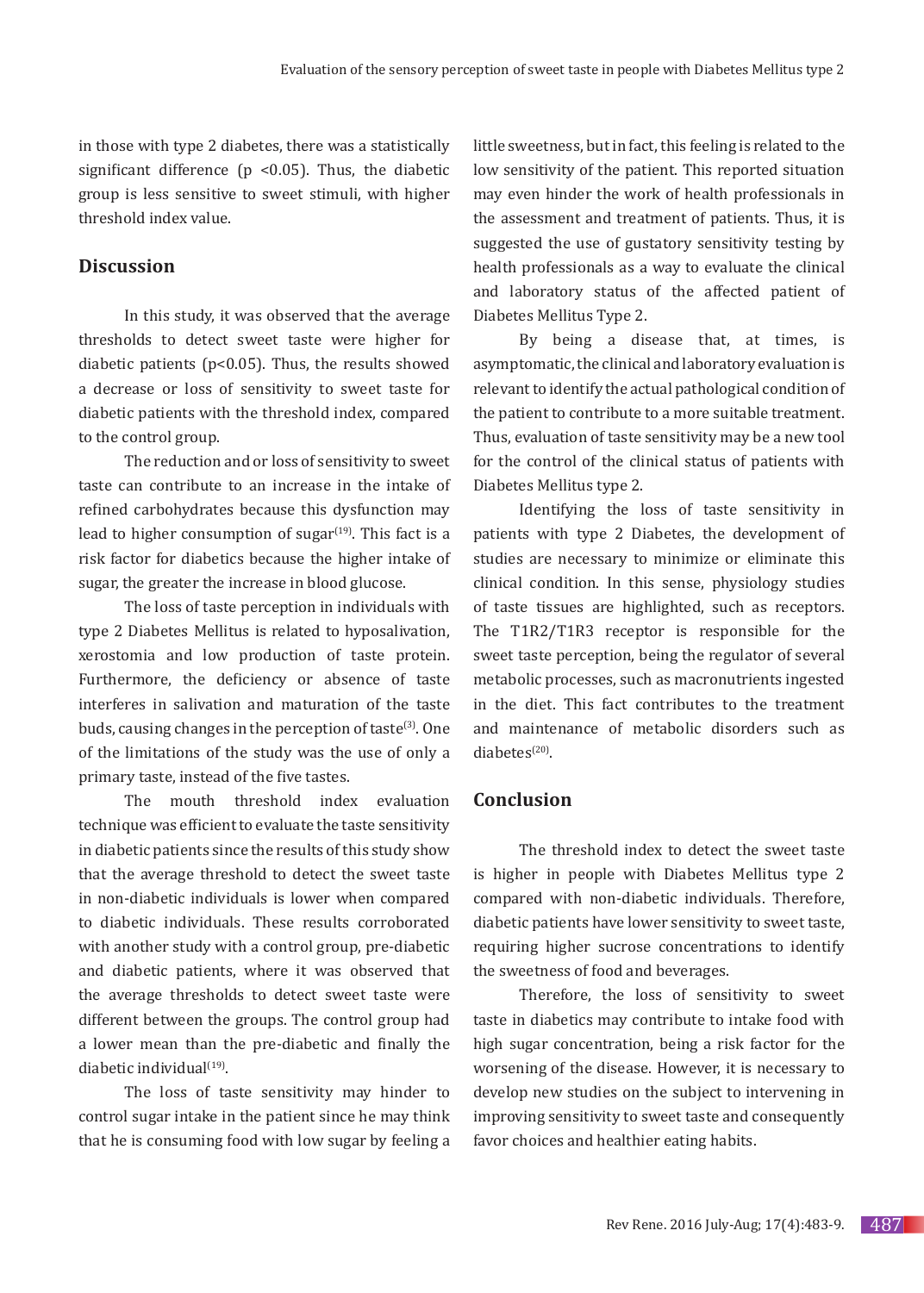# **Acknowledgment**

To the Health Centre Júlia Magalhães and Jequié Health Center.

# **Collaborations**

Dias VR, Brazil JM, Almeida JAR, Silva CS and Milagres MP participated in the conception and project or analysis and interpretation of data, article writing, relevant critical review of the intellectual content and final approval of the version to be published.

## **References**

- 1. Boesveldt S, Lindau ST, McClintock MK, Hummel T, Lundström JN. Gustatory and olfactory dysfunction in older adults: a national probability study. Rhinology. 2011; 49(3):324-30.
- 2. Palheta NFX, Targino MN, Peixoto VS, Alcântara FB, Jesus CC, Araújo DC, et al. Anormalidades sensoriais: olfato e paladar. Arq Int Otorrinolaringol. 2011; 15(3):350-8.
- 3. Negrato CA, Tarzia O. Buccal alterations in diabetes mellitus. Diabetol Metab Syndr [Internet]. 2010 [cited 2016 Mar 13]; 15;2:3. Available from:http://dmsjournal.biomedcentral.com/ articles/10.1186/1758-5996-2-3
- 4. Loper HB, Sala ML, Dotson C, Steinle N. Taste perception, associated hormonal modulation, and nutrient intake. Nutr Rev. 2015; 73(2):83–91.
- 5. Hummel T, Landis BN, Hüttenbrink KB. Smell and taste disorders. GMS Curr Top Otorhinolaryngol Head Neck Surg [Internet]. 2011 [cited 2016 Mar 13]; 10: Available from: http://www.ncbi.nlm.nih. gov/pmc/articles/PMC3341581/
- 6. Piovesana PM, Gallani MCBJ, Sampaio KL. Revisão: metodologias para análise da sensibilidade gustativa ao sal. Braz J Food Technol. 2012; 15(3):182- 90.
- 7. Berling K, Knutsson J, Rosenblad A, Unge M. Evaluation of electrogustometry and the filter paper disc method for taste assessment. Acta Oto-Laryngol. 2011; 131(5):488-93.
- 8. Meilgaard M, Civille G, Carr BT. Sensory evaluation techniques. Boca Raton: CRC Press; 2006.
- 9. Negri R, Di Feola M, Di Domenico S, Scala MG, Artesi G, Valente S, et al. Taste perception and food choices. J Pediatr Gastroenterol Nutr. 2012; 54(5):624-9.
- 10. Sánchez-Lara K, Sosa-Sánchez R, Green-Renner D, Rodríguez C, Laviano A, Motola-Kuba D, et al. Influence of taste disorders on dietary behaviors in cancer patients under chemotherapy. Nutr J [Internet]. 2010 [cited 2016 Mar 13]; 24(9):15. Available from: http://nutritionj.biomedcentral. com/articles/10.1186/1475-2891-9-15
- 11. Lampuré A, Schlich P, Deglaire A, Castetbon K, Péneau S, Hercberg S, et al. Sociodemographic, psychological, and lifestyle characteristics are associated with a liking for salty and sweet tastes in french adults. J Nutr. 2015; 145(3):587-94.
- 12. Solemdal K, Møinichen-Berstad C, Mowe M, Hummel T, Sandvik L. Impaired taste and increased mortality in acutely hospitalized older people. Chem Senses. 2014; 39(3):263-9.
- 13. Silva CS, Dias VR, Almeida JA, Brazil JM, Santos RA, Milagres MP. Effect of heavy consumption of alcoholic beverages on the perception of sweet and salty taste. Alcohol Alcohol. 2016; 51(3):302- 6.
- 14. Kota SK, Meher LK, Jammula S, Kota, SK, Modi KD. Genetics of type 2 diabetes mellitus and other specific types of diabetes; its role in treatment modalities. Diabetes Metab Syndr. 2012; 6(1):54- 8.
- 15. Al-Maskari AY, Al-Maskari MY, Al-Sudairy S. Oral manifestations and complications of diabetes mellitus. Sultan Qaboos Univ. Med J. 2011; 11(2):179-86.